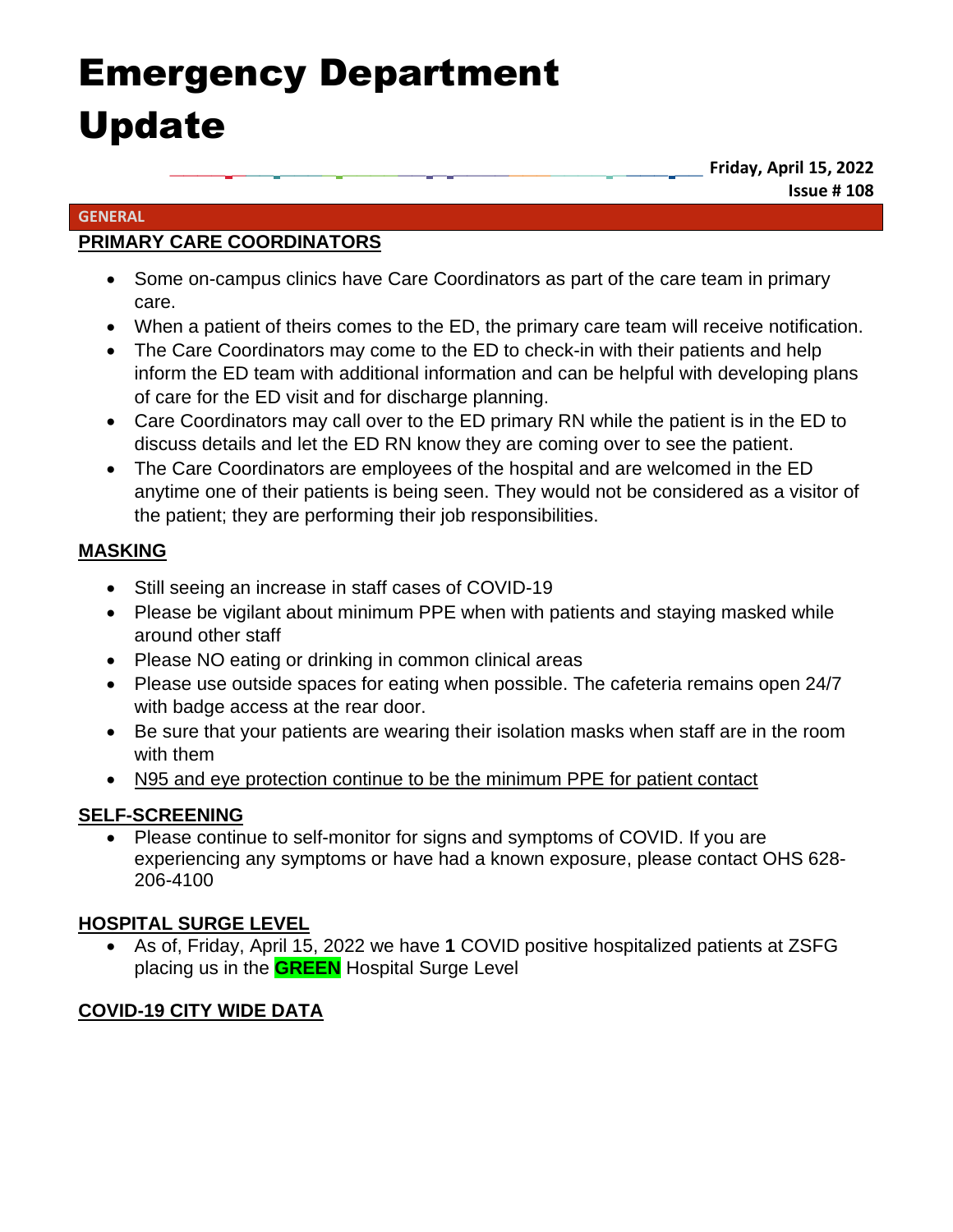![](_page_1_Figure_0.jpeg)

#### **EQUIPMENT, SUPPLIES, PRODUCTS**

#### PPE

- Most PPE stable—Moldex medium and large are on back order
	- $\circ$  If you use Moldex and are not already fitted for another brand of N95, please get fit tested for alternative N95

Items that are Backordered or Delayed

- Hotline Tubing—End of May. Extra Level One tubing being stocked/ordered
- Troponins continue to be run on gold top tubes
- 14f pigtail catheters—ETA May
- 12-lead EKG stickers—no ETA; sub is regular 3M cardiac monitor electrodes
- 20g IV catheters—ETA 4/25, no sub
- 500ml sterile water—no ETA

#### **EDUCATIONAL OPPORTUNITIES**

#### **PEM PEARL**

Dina Wallin, MD, FACEP, FAAP

Let's talk **poop** this week! Constipation is incredibly common, accounting for [1.3 million ED visits](https://pubmed.ncbi.nlm.nih.gov/35151017/)  [per year-](https://pubmed.ncbi.nlm.nih.gov/35151017/)- one-third of those being children. We tend to see constipation most in ~6 months-5 years of age, although kids of all ages can experience it. Some important points for evaluation and management:

- o **Constipation and UTI** are often linked, especially in patients with a uterus- consider a UA in these patients.
- o Labs and imaging (including abdominal X-rays) are rarely helpful, **other than a UA.**
- o My approach:
	- **EXEL Ask about child's diet and water intake, getting specific about fiber**
	- Recommend 4 oz fruit juice daily (fruit juices with a "p" in English, such as prune, apple, pineapple, white grape, and pear are particularly great)
	- **•** Recommend whole grain, dried fruit, and other fiber
	- Discuss with parent/guardian or child how to get the child to drink lots of water throughout the day (often involves a new water bottle that the kid likes)